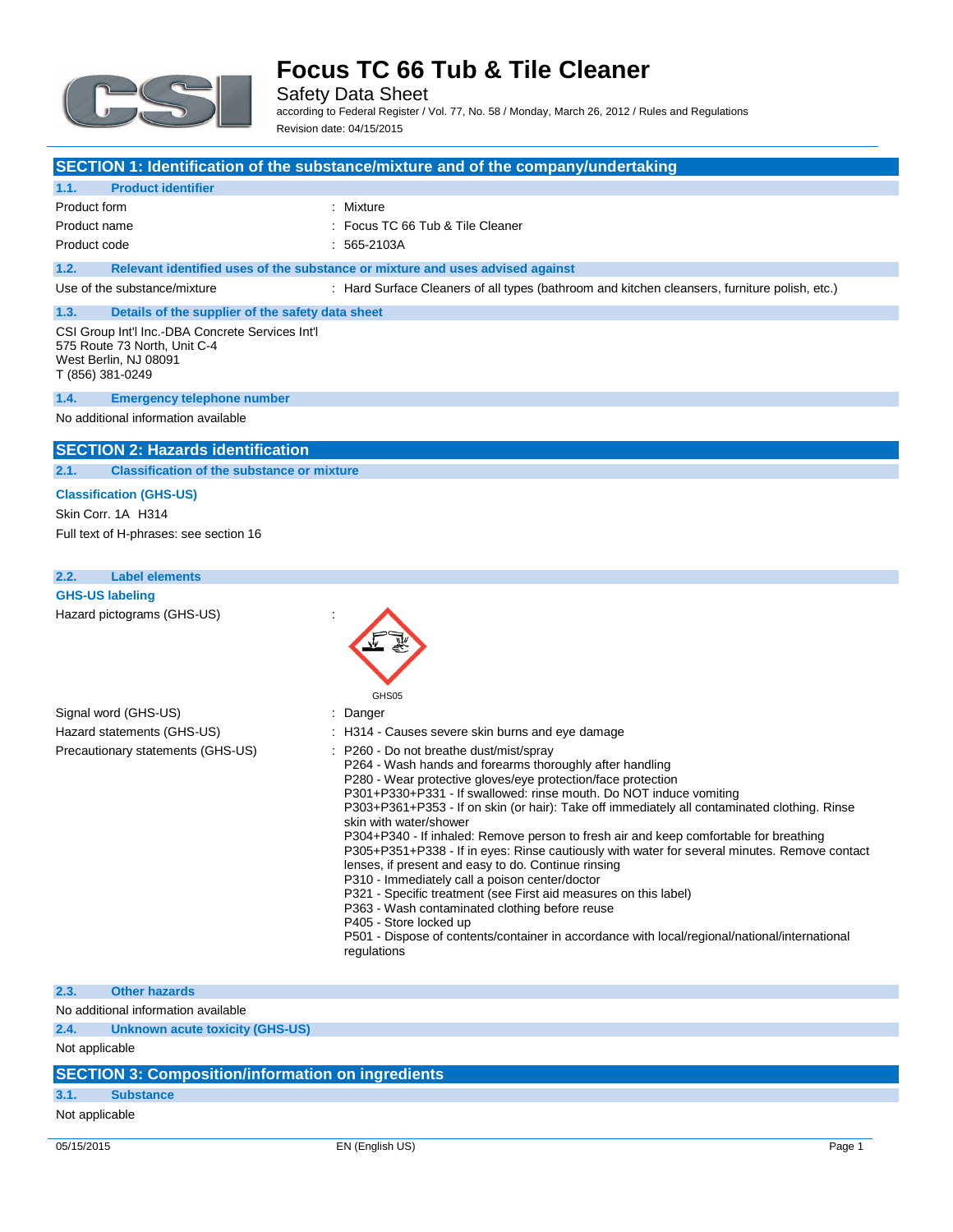Safety Data Sheet

according to Federal Register / Vol. 77, No. 58 / Monday, March 26, 2012 / Rules and Regulations

## **3.2. Mixture**

| <b>Name</b>            | <b>Product identifier</b> | %         | <b>Classification (GHS-US)</b> |
|------------------------|---------------------------|-----------|--------------------------------|
| : Acid Salt<br>Organic | 506-89-8<br>(CAS No)      | $20 - 30$ | 1A. H314<br>Skin (<br>Corr.    |

|            | Full text of H-phrases: see section 16                              |                                                                                                                                                                                 |
|------------|---------------------------------------------------------------------|---------------------------------------------------------------------------------------------------------------------------------------------------------------------------------|
|            | <b>SECTION 4: First aid measures</b>                                |                                                                                                                                                                                 |
| 4.1.       | <b>Description of first aid measures</b>                            |                                                                                                                                                                                 |
|            | First-aid measures general                                          | : Never give anything by mouth to an unconscious person. If you feel unwell, seek medical<br>advice (show the label where possible).                                            |
|            | First-aid measures after inhalation                                 | Remove victim to fresh air and keep at rest in a position comfortable for breathing. Immediately<br>call a poison center or doctor/physician.                                   |
|            | First-aid measures after skin contact                               | Remove/Take off immediately all contaminated clothing. Rinse skin with water/shower.<br>Immediately call a poison center or doctor/physician.                                   |
|            | First-aid measures after eye contact                                | : Rinse cautiously with water for several minutes. Remove contact lenses, if present and easy to<br>do. Continue rinsing. Immediately call a poison center or doctor/physician. |
|            | First-aid measures after ingestion                                  | : Rinse mouth. Do NOT induce vomiting. Immediately call a poison center or doctor/physician.                                                                                    |
| 4.2.       | Most important symptoms and effects, both acute and delayed         |                                                                                                                                                                                 |
|            | Symptoms/injuries                                                   | : Causes severe skin burns and eye damage.                                                                                                                                      |
| 4.3.       |                                                                     | Indication of any immediate medical attention and special treatment needed                                                                                                      |
|            | No additional information available                                 |                                                                                                                                                                                 |
|            | <b>SECTION 5: Firefighting measures</b>                             |                                                                                                                                                                                 |
| 5.1.       | <b>Extinguishing media</b>                                          |                                                                                                                                                                                 |
|            | Suitable extinguishing media                                        | : Foam. Dry powder. Carbon dioxide. Water spray. Sand.                                                                                                                          |
|            | Unsuitable extinguishing media                                      | : Do not use a heavy water stream.                                                                                                                                              |
| 5.2.       | Special hazards arising from the substance or mixture               |                                                                                                                                                                                 |
| Reactivity |                                                                     | : Thermal decomposition generates : corrosive vapors.                                                                                                                           |
| 5.3.       | <b>Advice for firefighters</b>                                      |                                                                                                                                                                                 |
|            | Firefighting instructions                                           | : Use water spray or fog for cooling exposed containers. Exercise caution when fighting any<br>chemical fire. Prevent fire-fighting water from entering environment.            |
|            | Protection during firefighting                                      | : Do not enter fire area without proper protective equipment, including respiratory protection.                                                                                 |
|            | <b>SECTION 6: Accidental release measures</b>                       |                                                                                                                                                                                 |
| 6.1.       | Personal precautions, protective equipment and emergency procedures |                                                                                                                                                                                 |
| 6.1.1.     | For non-emergency personnel                                         |                                                                                                                                                                                 |
|            | <b>Emergency procedures</b>                                         | : Evacuate unnecessary personnel.                                                                                                                                               |
| 6.1.2.     | For emergency responders                                            |                                                                                                                                                                                 |
|            | Protective equipment                                                | Equip cleanup crew with proper protection.                                                                                                                                      |
|            | Emergency procedures                                                | : Ventilate area.                                                                                                                                                               |
| 6.2.       | <b>Environmental precautions</b>                                    |                                                                                                                                                                                 |

Prevent entry to sewers and public waters. Notify authorities if liquid enters sewers or public waters.

| 6.3. | Methods and material for containment and cleaning up |  |  |
|------|------------------------------------------------------|--|--|
|      |                                                      |  |  |

| Methods for cleaning up | : Soak up spills with inert solids, such as clay or diatomaceous earth as soon as possible. Collect |
|-------------------------|-----------------------------------------------------------------------------------------------------|
|                         | spillage. Store away from other materials.                                                          |

**6.4. Reference to other sections**

See Heading 8. Exposure controls and personal protection.

| <b>SECTION 7: Handling and storage</b>       |                                                                                                                                                                                                                                                                                     |
|----------------------------------------------|-------------------------------------------------------------------------------------------------------------------------------------------------------------------------------------------------------------------------------------------------------------------------------------|
| 7.1.<br><b>Precautions for safe handling</b> |                                                                                                                                                                                                                                                                                     |
| Precautions for safe handling                | : Wash hands and other exposed areas with mild soap and water before eating, drinking or<br>smoking and when leaving work. Provide good ventilation in process area to prevent formation<br>of vapor. Do not breathe dust/mist/spray. Avoid contact during pregnancy/while nursing. |
| Hygiene measures                             | : Wash hands and forearms thoroughly after handling.                                                                                                                                                                                                                                |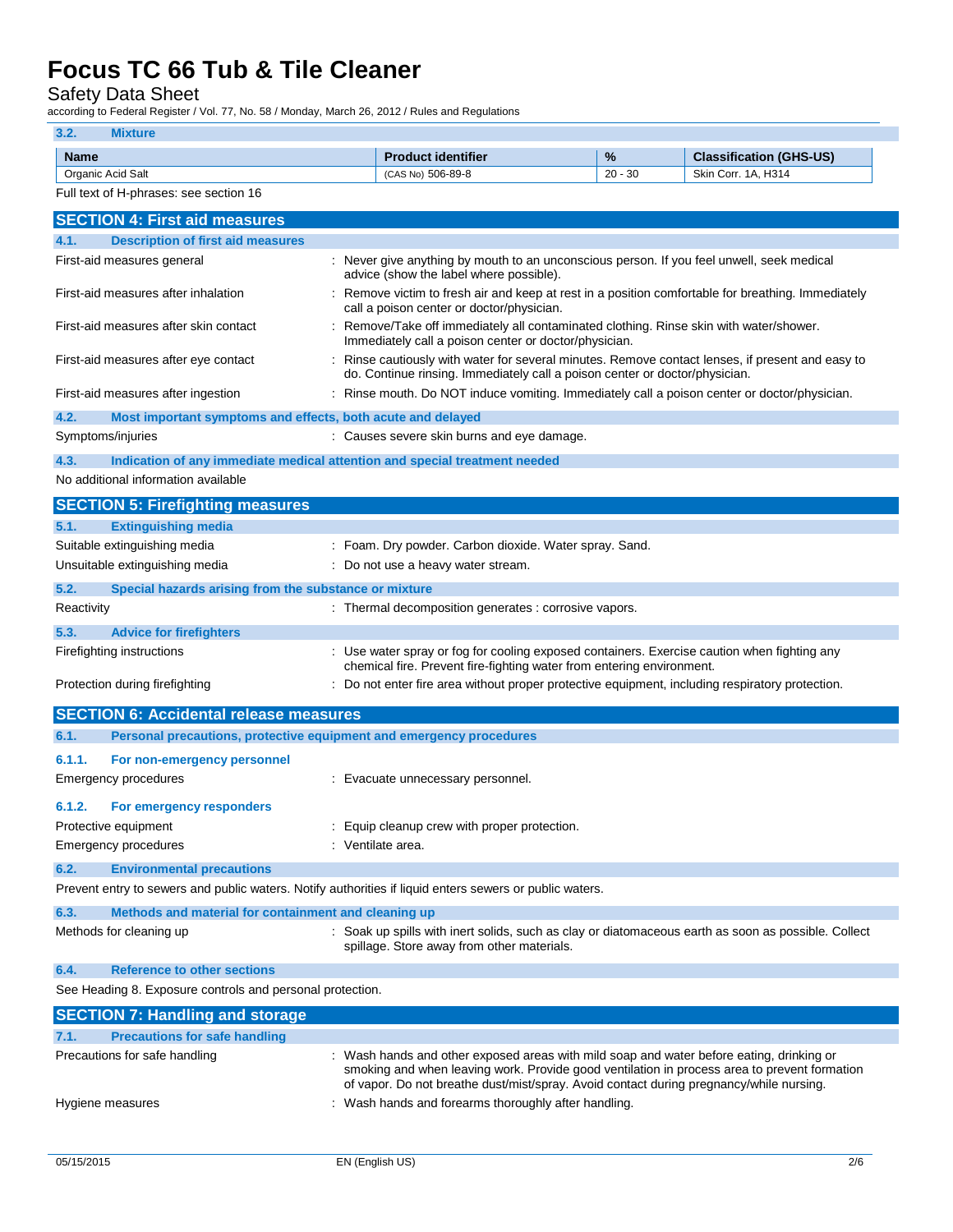Safety Data Sheet

according to Federal Register / Vol. 77, No. 58 / Monday, March 26, 2012 / Rules and Regulations

| 7.2.<br>Conditions for safe storage, including any incompatibilities |                                                                                                                                                                                                              |
|----------------------------------------------------------------------|--------------------------------------------------------------------------------------------------------------------------------------------------------------------------------------------------------------|
| <b>Technical measures</b>                                            | : Comply with applicable regulations.                                                                                                                                                                        |
| Storage conditions                                                   | : Keep only in the original container in a cool, well ventilated place away from heat, hot surfaces,<br>sparks, open flame and other ignition sources. No smoking. Keep container closed when not in<br>use. |
| Incompatible products                                                | : Strong bases. Strong acids.                                                                                                                                                                                |
| Incompatible materials                                               | : Sources of ignition. Direct sunlight.                                                                                                                                                                      |
| $ -$                                                                 |                                                                                                                                                                                                              |

#### **7.3. Specific end use(s)**

No additional information available

## **SECTION 8: Exposure controls/personal protection**

| 8.1.         | <b>Control parameters</b>      |                |
|--------------|--------------------------------|----------------|
|              | Focus TC 66 Tub & Tile Cleaner |                |
| <b>ACGIH</b> |                                | Not applicable |
| <b>OSHA</b>  |                                | Not applicable |
|              | Organic Acid Salt (506-89-8)   |                |
| <b>ACGIH</b> |                                | Not applicable |
| <b>OSHA</b>  |                                | Not applicable |

| 8.2.            | <b>Exposure controls</b>      |                                                                                                                                                            |
|-----------------|-------------------------------|------------------------------------------------------------------------------------------------------------------------------------------------------------|
|                 | Personal protective equipment | : Avoid all unnecessary exposure. Wash hands and other exposed areas with mild soap and<br>water before eating, drinking or smoking and when leaving work. |
| Hand protection |                               | : Wear suitable gloves resistant to chemical penetration.                                                                                                  |
| Eye protection  |                               | : Wear eye/face protection.                                                                                                                                |
|                 | Skin and body protection      | : Avoid all contact with skin, eyes, or clothing. Wash thoroughly after handling. Wash clothing<br>before reuse.                                           |
|                 | Respiratory protection        | : Use adequate ventilation. Respiratory protection not required in normal conditions.                                                                      |
|                 | Other information             | : Do not eat, drink or smoke during use.                                                                                                                   |

## **SECTION 9: Physical and chemical properties**

| Information on basic physical and chemical properties<br>9.1. |                         |
|---------------------------------------------------------------|-------------------------|
| Physical state                                                | : Liquid                |
| Color                                                         | : clear                 |
| Odor                                                          | : mild                  |
| Odor threshold                                                | : No data available     |
| pH                                                            | $: 1 - 2$               |
| Melting point                                                 | : No data available     |
| Freezing point                                                | : No data available     |
| Boiling point                                                 | : 212 - 220 $\degree$ F |
| Flash point                                                   | : $\geq 200$ °F         |
| Relative evaporation rate (butyl acetate=1)                   | : No data available     |
| Flammability (solid, gas)                                     | : No data available     |
| <b>Explosion limits</b>                                       | : No data available     |
| Explosive properties                                          | : No data available     |
| Oxidizing properties                                          | : No data available     |
| Vapor pressure                                                | : No data available     |
| Relative density                                              | : 1.03                  |
| Relative vapor density at 20 °C                               | : Same as water         |
| Solubility                                                    | : Soluble in water.     |
| Log Pow                                                       | : No data available     |
| Log Kow                                                       | : No data available     |
| Auto-ignition temperature                                     | : No data available     |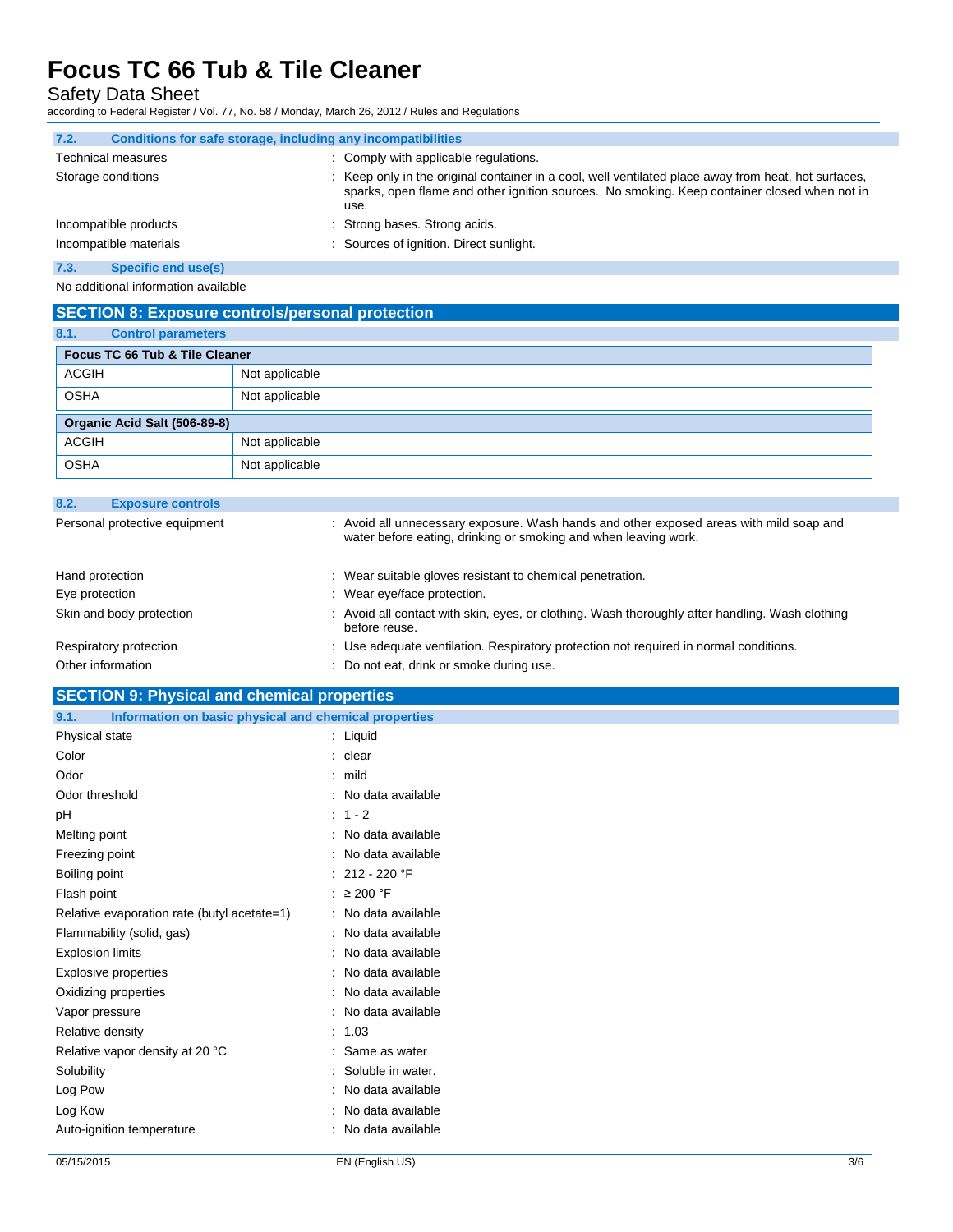## Safety Data Sheet

according to Federal Register / Vol. 77, No. 58 / Monday, March 26, 2012 / Rules and Regulations

| iccording to Federal Register / Vol. 77, No. 58 / Monday, March 26, 2012 / Rules and Regulations |                                                                     |
|--------------------------------------------------------------------------------------------------|---------------------------------------------------------------------|
| Decomposition temperature                                                                        | : No data available                                                 |
| Viscosity                                                                                        | No data available                                                   |
| Viscosity, kinematic                                                                             | No data available                                                   |
| Viscosity, dynamic                                                                               | : No data available                                                 |
| 9.2.<br><b>Other information</b>                                                                 |                                                                     |
| No additional information available                                                              |                                                                     |
| <b>SECTION 10: Stability and reactivity</b>                                                      |                                                                     |
| 10.1.<br><b>Reactivity</b>                                                                       |                                                                     |
| Thermal decomposition generates : corrosive vapors.                                              |                                                                     |
| 10.2.<br><b>Chemical stability</b>                                                               |                                                                     |
| Stable under normal conditions. Not established.                                                 |                                                                     |
| 10.3.<br><b>Possibility of hazardous reactions</b>                                               |                                                                     |
| Not established.                                                                                 |                                                                     |
| 10.4.<br><b>Conditions to avoid</b>                                                              |                                                                     |
| Direct sunlight. Extremely high or low temperatures.                                             |                                                                     |
| 10.5.<br><b>Incompatible materials</b>                                                           |                                                                     |
| Strong acids. Strong bases.                                                                      |                                                                     |
| <b>Hazardous decomposition products</b><br>10.6.                                                 |                                                                     |
| Fume. Carbon monoxide. Carbon dioxide. Thermal decomposition generates : corrosive vapors.       |                                                                     |
| <b>SECTION 11: Toxicological information</b>                                                     |                                                                     |
|                                                                                                  |                                                                     |
| 11.1.<br><b>Information on toxicological effects</b>                                             |                                                                     |
|                                                                                                  |                                                                     |
| Acute toxicity                                                                                   | : Not classified                                                    |
| Skin corrosion/irritation                                                                        | : Causes severe skin burns and eye damage.                          |
|                                                                                                  | pH: 1 - 2                                                           |
| Serious eye damage/irritation                                                                    | : Not classified                                                    |
|                                                                                                  | pH: 1 - 2                                                           |
| Respiratory or skin sensitization                                                                | : Not classified                                                    |
| Germ cell mutagenicity                                                                           | Not classified                                                      |
| Carcinogenicity                                                                                  | Not classified                                                      |
| Reproductive toxicity                                                                            | Not classified                                                      |
| Specific target organ toxicity (single exposure)                                                 | : Not classified                                                    |
| Specific target organ toxicity (repeated<br>exposure)                                            | : Not classified                                                    |
| Aspiration hazard                                                                                | : Not classified                                                    |
| Potential Adverse human health effects and<br>symptoms                                           | : Based on available data, the classification criteria are not met. |
| <b>SECTION 12: Ecological information</b>                                                        |                                                                     |
| 12.1.<br><b>Toxicity</b>                                                                         |                                                                     |

| 9.991119719149411109990077                    |                  |  |
|-----------------------------------------------|------------------|--|
| LC50 fish 1                                   | 140 mg/l         |  |
| 12.2.<br><b>Persistence and degradability</b> |                  |  |
| Focus TC 66 Tub & Tile Cleaner                |                  |  |
| Persistence and degradability                 | Not established. |  |
| 12.3.<br><b>Bioaccumulative potential</b>     |                  |  |
| Focus TC 66 Tub & Tile Cleaner                |                  |  |
| Bioaccumulative potential                     | Not established. |  |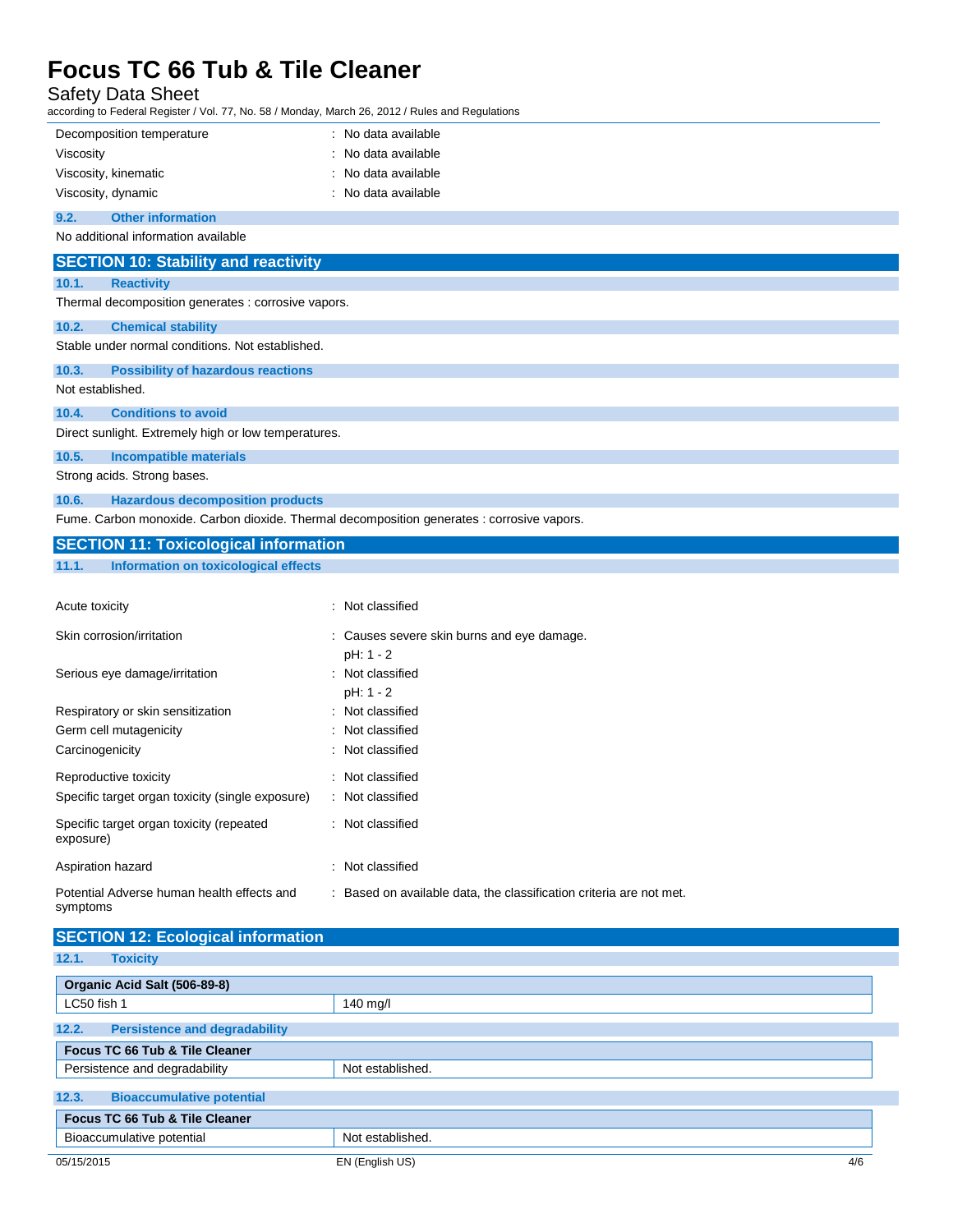Safety Data Sheet<br>according to Federal Register / Vol.

according to Federal Register / Vol. 77, No. 58 / Monday, March 26, 2012 / Rules and Regulations

| ccording to Federal Register / Vol. 77, NO. 307 Monday, March 20, 2012 / Rules and Regulations         |                                                                                                                                                                                  |  |
|--------------------------------------------------------------------------------------------------------|----------------------------------------------------------------------------------------------------------------------------------------------------------------------------------|--|
| 12.4.<br><b>Mobility in soil</b>                                                                       |                                                                                                                                                                                  |  |
| No additional information available                                                                    |                                                                                                                                                                                  |  |
| <b>Other adverse effects</b><br>12.5.                                                                  |                                                                                                                                                                                  |  |
| Effect on the global warming                                                                           | : No known ecological damage caused by this product.                                                                                                                             |  |
| Other information                                                                                      | : Avoid release to the environment.                                                                                                                                              |  |
| <b>SECTION 13: Disposal considerations</b>                                                             |                                                                                                                                                                                  |  |
| 13.1.<br><b>Waste treatment methods</b>                                                                |                                                                                                                                                                                  |  |
| Waste disposal recommendations                                                                         | : Dispose in a safe manner in accordance with local/national regulations. Dispose of<br>contents/container in accordance with local/regional/national/international regulations. |  |
| Ecology - waste materials                                                                              | : Avoid release to the environment.                                                                                                                                              |  |
| <b>SECTION 14: Transport information</b>                                                               |                                                                                                                                                                                  |  |
| <b>Department of Transportation (DOT)</b>                                                              |                                                                                                                                                                                  |  |
| In accordance with DOT                                                                                 |                                                                                                                                                                                  |  |
| Not regulated for transport                                                                            |                                                                                                                                                                                  |  |
| <b>Additional information</b>                                                                          |                                                                                                                                                                                  |  |
| Other information                                                                                      | : No supplementary information available.                                                                                                                                        |  |
|                                                                                                        |                                                                                                                                                                                  |  |
| ADR                                                                                                    |                                                                                                                                                                                  |  |
| No additional information available                                                                    |                                                                                                                                                                                  |  |
| <b>Transport by sea</b>                                                                                |                                                                                                                                                                                  |  |
| No additional information available                                                                    |                                                                                                                                                                                  |  |
| <b>Air transport</b>                                                                                   |                                                                                                                                                                                  |  |
| No additional information available                                                                    |                                                                                                                                                                                  |  |
| <b>SECTION 15: Regulatory information</b>                                                              |                                                                                                                                                                                  |  |
| <b>15.1. US Federal regulations</b>                                                                    |                                                                                                                                                                                  |  |
| Focus TC 66 Tub & Tile Cleaner                                                                         |                                                                                                                                                                                  |  |
| Not listed on the United States TSCA (Toxic Substances Control Act) inventory                          |                                                                                                                                                                                  |  |
| 15.2. International regulations                                                                        |                                                                                                                                                                                  |  |
| <b>CANADA</b>                                                                                          |                                                                                                                                                                                  |  |
| No additional information available                                                                    |                                                                                                                                                                                  |  |
| <b>EU-Regulations</b><br>No additional information available                                           |                                                                                                                                                                                  |  |
| Classification according to Regulation (EC) No. 1272/2008 [CLP]<br>No additional information available |                                                                                                                                                                                  |  |
| Classification according to Directive 67/548/EEC [DSD] or 1999/45/EC [DPD]<br>Not classified           |                                                                                                                                                                                  |  |
| <b>National regulations</b><br>No additional information available                                     |                                                                                                                                                                                  |  |
| 15.3. US State regulations<br>No additional information available                                      |                                                                                                                                                                                  |  |
| <b>SECTION 16: Other information</b>                                                                   |                                                                                                                                                                                  |  |
| Revision date                                                                                          | : 04/15/2015                                                                                                                                                                     |  |
| Other information                                                                                      | : None.                                                                                                                                                                          |  |